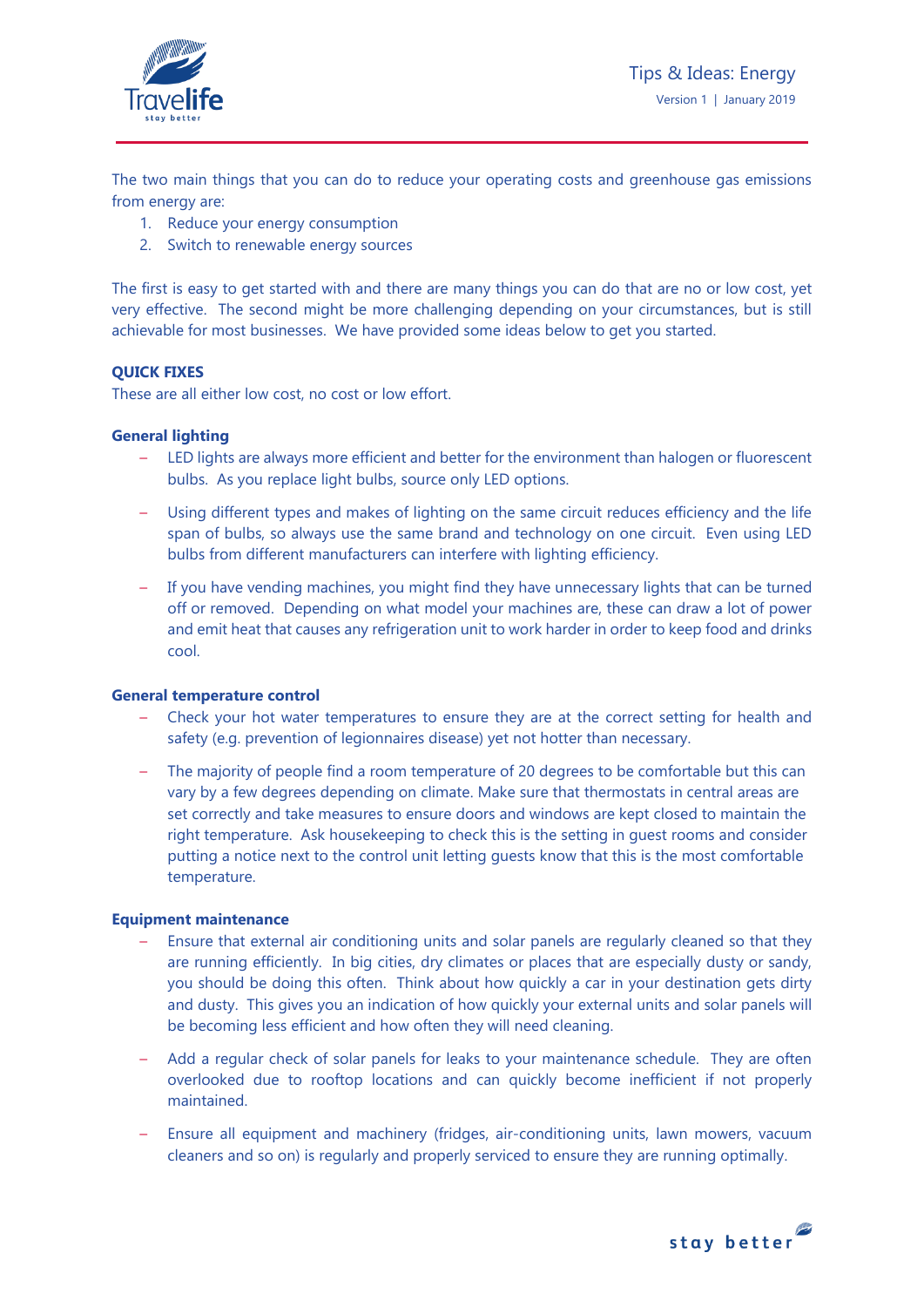

Audit Story A Travelife auditor once visited the roof of a large hotel to check the solar panels. Four out of 12 were not working. The general manager later discovered that they had been broken for six months but nobody had been on the roof during that whole time to check them. This had a serious impact on their energy bills that could have easily been avoided.

### **Using equipment efficiently**

- Walk through your entire property (including outdoor areas and a selection of guest rooms) and assess all of your lighting and equipment to see if it is needed, if it is needed during the day or during all seasons, if there is a better way to switch it off when not in use and if you can replace it with a more efficient option.
- Shut down computers when they are not in use. Older models in particular use a lot of energy so should be replaced with newer ones whenever possible, in the meantime you can help older ones run more efficiently by gently vacuuming the fan vents to remove dust build-up that causes the internal fans to run more than necessary.
- Train your staff to use equipment in the most efficient way possible. Consider things like the optimal load in a washing machine, the correct heat setting on a dryer, the best temperature setting in a fridge or the optimal power level of a vacuum cleaner.
- Spend some time looking for ways to reduce the amount of vehicle transfers taken. For example, have you given guests the option to reduce their carbon footprint by sharing an airport transfer with other guests arriving on the same flight rather than automatically providing several private ones? If your destination has a reliable and easy airport bus service, are you doing enough to promote this to guests as an option?

#### **Procurement**

- When replacing equipment, always buy the most modern and efficient alternative.
- If your destination has more than one energy supplier, check to see if you can switch to one that uses more renewable energy and/or has made sound environmental commitments.
- Review the items that are being shipped to your property over long distances and check for options to source them locally or from a supplier with a lower environmental impact. For example, a supplier using rail freight may have a lower carbon footprint than one using road freight.

#### **Guest rooms**

- If you have outdoor balcony or patio lights that guests can switch on and off, have housekeeping check that these are switched off during the day when they service the room.
- Are guest fridges turned on even when there is nothing in them? Could you keep them off and either have housekeeping turn them on before a guest checks in or put a small sign showing guests where to turn it on should they decide to use the fridge?
- If you are in a destination with high temperatures, be sure that guest fridges are not stocked with very warm drinks that may have been heated in the sun during storage or the restocking

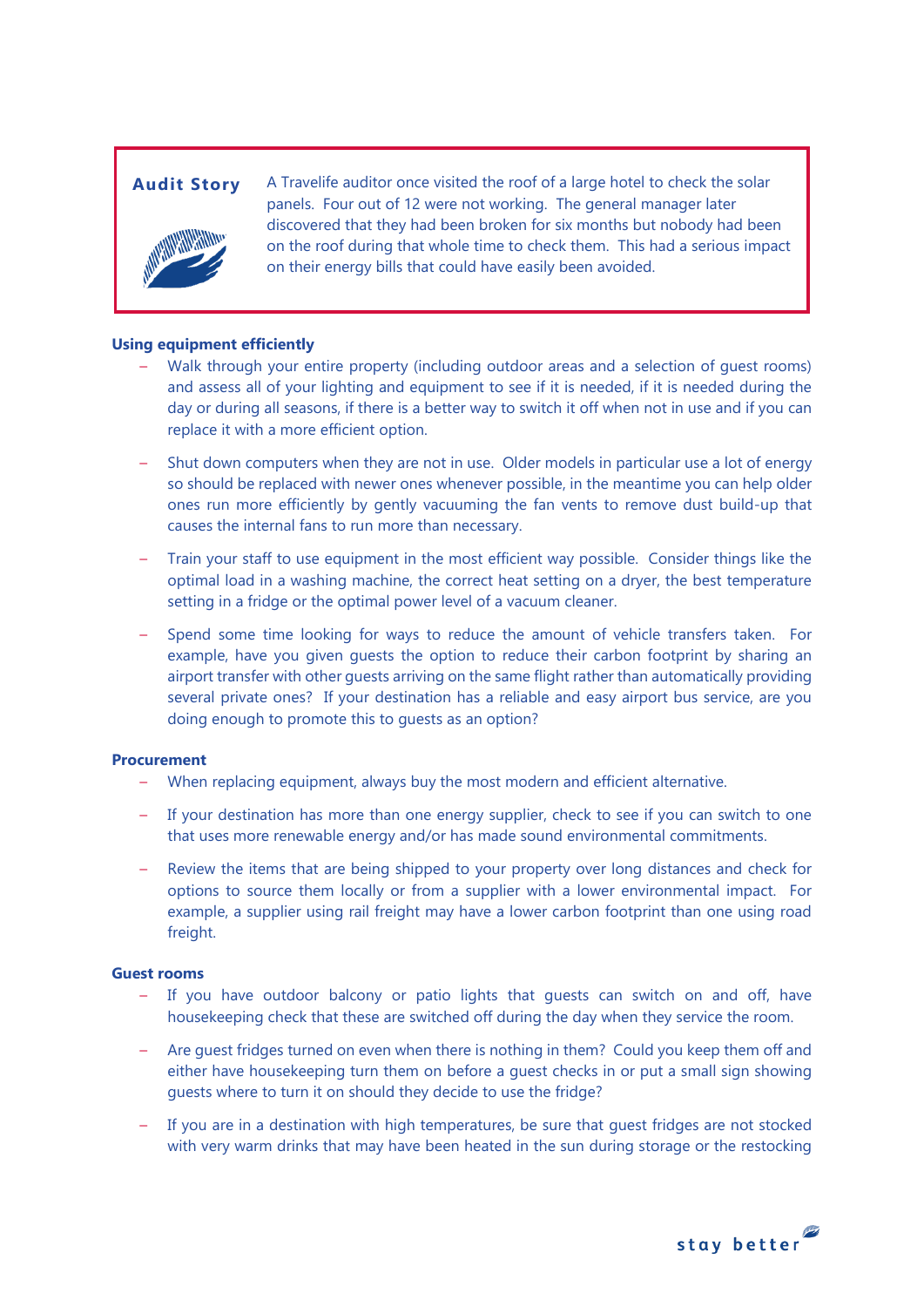process. This causes fridges to use a lot of energy in order to cool the drinks, so see if there is a way to ensure they are at room temperature first.

- If fridges are in an enclosed space (e.g. a cupboard) without good air circulation, they will constantly use more energy to try to regulate the internal temperature. This will be expelled as hot air from the fridge's fan and interferes with the overall room temperature. Either move them out of such places or have holes drilled in the top and bottom of the enclosure to get more air circulating.
- Implement a towel and linen reuse programme and regularly check that housekeeping are following it.
- Consider only changing towels and sheets every four days during a guest's stay. If you are concerned about guest complaints, you can simply inform them that they can request fresh towels or a linen change whenever they wish.
- Consider whether you are putting more towels in guest rooms than are needed. If the maximum room occupancy is two, then put only that number of towels out and either let guests know that they can request more or put extra towels in a different place, such as a wardrobe, so it is easy for housekeeping to see they are unused and therefore do not need replacing.
- If you use key cards to activate power in guest rooms, you may have ones that a guest can override by putting any type of card in the slot. This means they can still leave on lights and air conditioning when they are not in the room. It might help if you only give one key card per room, only offering a second one on request and put a note next to the key card slot reminding guests of the importance of turning things off when they leave the room.
- Put small signs next to air-conditioning/heating control units that remind people to turn off the unit when doors or windows are open. You could use a graphic rather than words to save you translating this into multiple languages. Alternatively, you could install sensors on the doors and windows that automatically turn off air conditioning when they are open.
- Put information in rooms reminding guests about ways to help reduce greenhouse gas emissions by saving energy during their stay.

#### **Central guest facilities**

- Ensure that staff are trained to backwash pool filters for the correct amount of time. It is common to find that backwashing is running for much longer than necessary and this has a high energy impact.
- Does your heated swimming pool need to be heated all year? Can it be set to a lower temperature?
- Our auditors often find that saunas and steam rooms are running all day and into the evening, even though they are rarely being used. Consider turning them off outside peak times and/or reducing the temperature.
- Are you leaving a jacuzzi running when nobody is using it? You could turn it off during offpeak times or simply ensure guests can turn it on and off themselves, then train staff to regularly check it is turned off when not in use.
- Do you leave televisions running all day in the gym? Consider switching them off outside peak periods and putting up a sign telling guests to call the front desk if they want a staff member to switch it on.

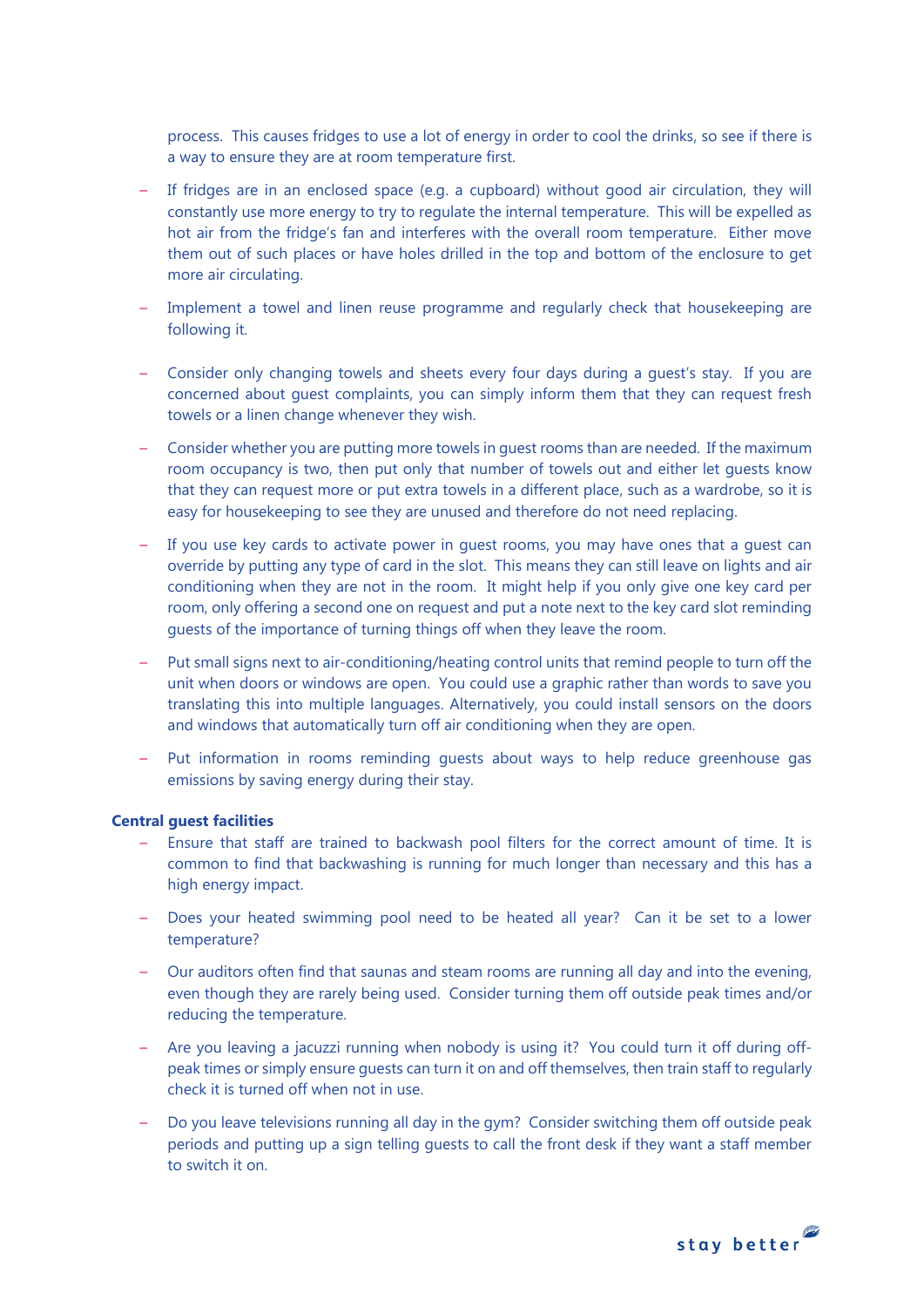– Are guests using more towels than necessary in the spa, gym or the pool? If these areas are staffed it might be possible to issue individual towels or to remind guests via signage about the environmental impacts.

## **Kitchens**

- Ensure that fridges in your kitchens are regularly cleaned and defrosted. They should be clear through to the fan coil in order to be operating efficiently. Ice build-up can lead to a lot of unnecessary energy consumption.
- Instruct kitchen staff on the importance of always closing fridge and freezer doors. This is a very common problem and can have a major impact on energy consumption.
- Regularly check the condition of plastic strip curtains in kitchens and quickly make any necessary repairs or replacements.
- Avoid putting hot food and liquids into fridges or freezers. This has a drastic impact on the energy the equipment consumes in order to regulate the temperature. It is better to get food and liquids close to room temperature first but always make sure you are not compromising health and safety guidelines.

## **Staff areas**

– Put signs or stickers in staff areas reminding them to switch off lights and equipment when not in use.

# **MODERATE COST AND EFFORT**

#### **Lighting**

- Replace all lighting with LED options using the lowest possible wattage. This can be done gradually but keep in mind that in order to comply with the Travelife standard at least 50% of lighting in guest areas must be energy efficient before your second audit.
- Replace decorative outdoor lighting with solar powered options, leaving electric lighting for emergency lights and those required to stay on all night for health and safety reasons. In some areas you may be able to use motion sensors to guide people at night, rather than leaving lights on all the time.

#### **Timers and sensors**

- Using timers and sensors to control lighting, air conditioning and equipment is an investment that will pay off over time in lower energy bills. You can start in back-of-house and central areas before investing in technology for guest rooms.
- If you decide to install or replace an automatic key card activation system for guest room electricity, choose a system that is linked electronically to the unique room key. This will prevent guests from using other types of cards to override the system and thus leave the power on when they are not in the room.

#### **General maintenance**

- Ensure that all internal and external pipes (both hot and cold) are properly insulated to prevent energy loss.
- Insulate outdoor pipes that are exposed to sunlight with a material that is either white or reflective. This will prevent energy loss and lengthen the lifespan of the pipe.